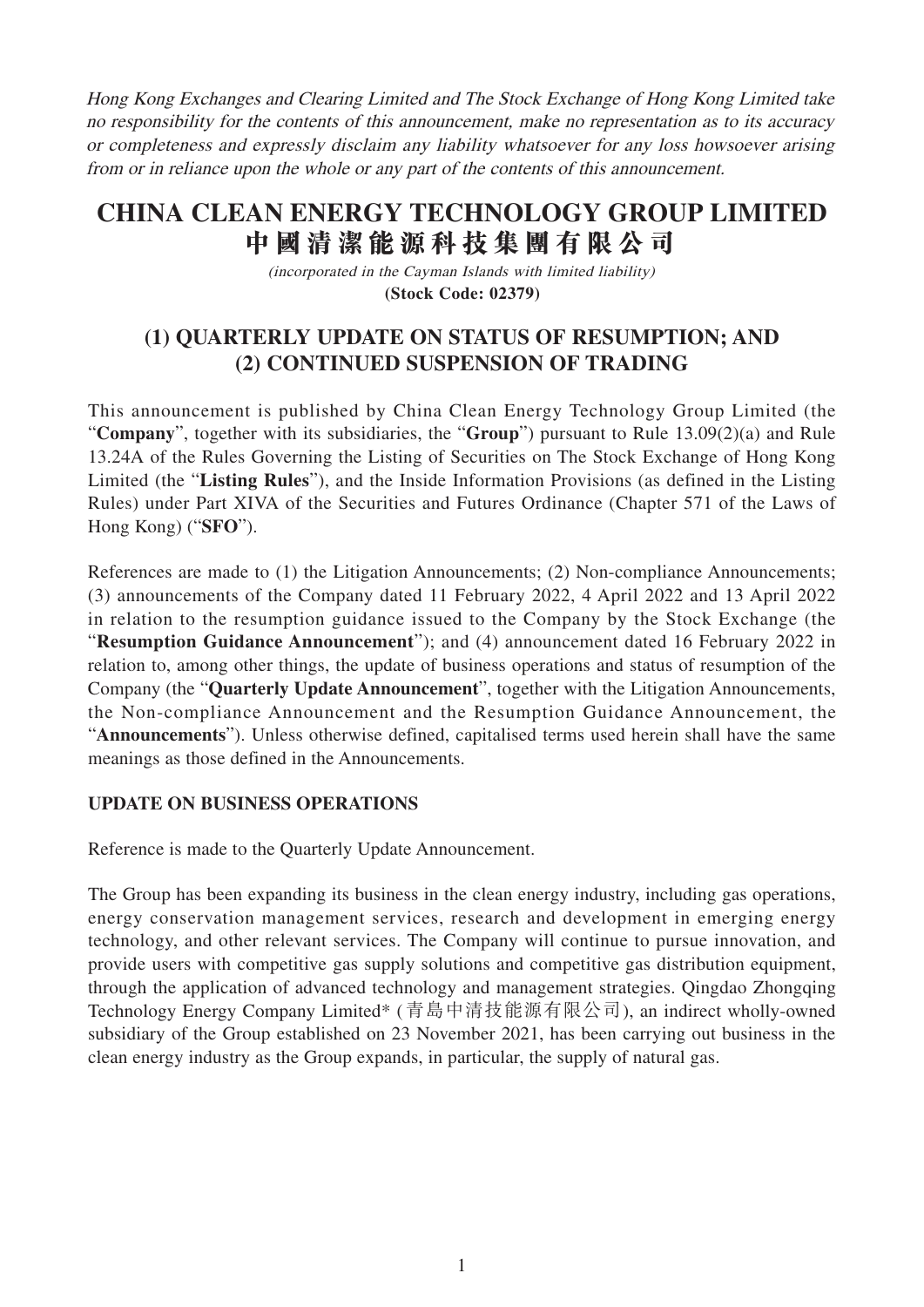#### **UPDATE ON STATUS OF RESUMPTION**

#### **Disclosure of details of the Loan Breach**

References are made to the Litigation Announcements, the Resumption Guidance Announcement and the Quarterly Update Announcement.

On 27 September 2020, Qingdao Zhongtian Software Park Co., Ltd.\*(青島中天軟件園有限公 司)("**Qingdao Zhongtian**"), as a borrower and a mortgagor, and Weifang Banking Corporation\* (濰坊銀行股份有限公司)("**Weifang Banking**"), as a lender and a mortgagee, entered into a loan agreement and a mortgage agreement, for a principal amount of 40 million RMB Dollars (RMB40,000,000.00), with an interest rate of 6.2% per annum and for a period of 1 year (the "**2020 Loan**"). The maturity date of the 2020 Loan was 26 September 2021. Qingdao Zhongtian has breached the 2020 Loan agreement due to default in repayment of 2020 Loan. The Company is currently taking legal advice in relation to the Loan Breach. The Company will make further announcement(s) as and when appropriate.

#### **Disclosure of details of a potential breach under a loan agreement**

On 26 June 2017, Qingdao Fuli Wellness Industrial Park Company Limited\*(青島復立健康產 業園區有限公司)(formerly known as Qingdao Zhongtian Corporate Development Company Limited\*(青島中天企業發展有限公司)) ("**Qingdao Fuli Wellness**"), an indirect whollyowned subsidiary of the Company, as a borrower, and Shanxi International Trust Corporation\* (陝西省國際信託股份有限公司)) ("**Shanxi International**"), as a lender, entered into a loan agreement for a principal amount of 600 million RMB Dollars (RMB600,000,000.00), with an interest rate of 8.0% per annum and for a period of 60 months (the "**2017 Loan**"). Each of RMB120 million, RMB120 million and RMB360 million of the principal amount of the 2017 Loan was due on 1 December 2020, 28 June 2021 and will be due on 28 June 2022, respectively. The maturity date of the 2017 Loan will be 28 June 2022. To secure Qingdao Fuli Wellness's obligations under the 2017 Loan, Best Sight Limited (瑋邦有限公司) and Qingdao Hotel Corporation\* (青島國敦大酒店有限公司) are the pledgor and mortgagor respectively. Since some of the principal amount of the 2017 Loan was due, there is a potential risk that Qingdao Fuli Wellness may default in repayment of the 2017 Loan to Shanxi International, resulting in a potential breach of the 2017 Loan agreement. The Company is currently taking legal advice in relation to the potential breach of the 2017 Loan. The Company will make further announcement(s) as and when appropriate.

#### **Composition of the Board**

References are made to the Non-compliance Announcements and the Quarterly Update Announcement.

The Company is taking practicable steps to identify potential candidates to fill the vacancy of the independent non-executive director, including preliminary discussions with potential candidates.